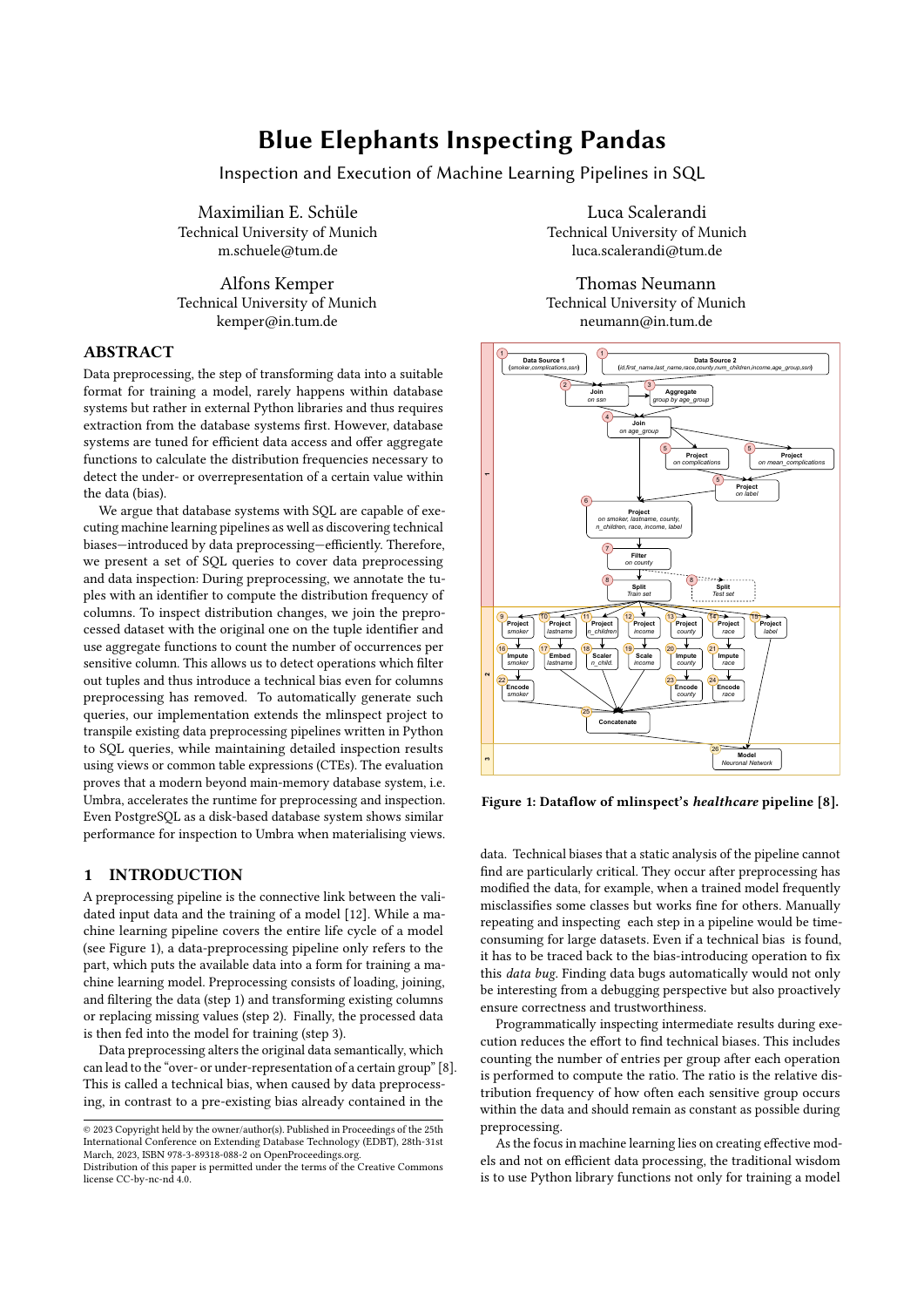but also for data preprocessing. However, database systems are tuned for efficient data access and manipulation [\[25,](#page-12-2) [31,](#page-12-3) [32\]](#page-12-4). In a relational database, a table out of columns (attributes) and tuples, which each is a set of attribute values, represents a dataset. A synthetic tuple identifier tid identifies a tuple and can be used to trace tuples throughout all operations. Database systems offer a declarative language, SQL, allowing the user to specify what to do rather than caring about optimisation details [\[42\]](#page-12-5). SQL provides aggregate functions that allow grouping by a column to count the number of occurrences per value that forms a sensitive group. Common table expressions (CTEs) allow us to modularise and to structure the SQL code [\[39\]](#page-12-6). Modularising the code causes no additional overhead since the database system's query optimiser unnests nested subqueries before execution [\[21\]](#page-12-7). Moreover, modern database systems generate code for pipelined data processing [\[19,](#page-12-8) [38,](#page-12-9) [40,](#page-12-10) [43,](#page-12-11) [44\]](#page-12-12). This enables in-memory performance and eliminates the overhead of function calls and the need to materialise subresults. Thus, instead of delegating calls to library functions such as pandas, a database system will increase the overall performance of data preprocessing.

We argue that database systems with SQL are ideally suited for data inspection within machine learning pipelines. In our solution, one CTE/view represents one line of the original Python source code. We, therefore, present a set of SQL queries that covers the functionalities of certain Python libraries such as pandas and scikit-learn (see [Figure 2\)](#page-1-0). Furthermore, aggregate functions within CTEs/views will track the ratio for each group of interest to detect biases: We equip each tuple with a synthetic index (tid) to identify a tuple although the sensitive column is not part of the result. After each operation that influences the number of occurrences per tuple, e.g. joins or selections, the index allows the restoration of the sensitive column if needed to count the number of occurrences per group. This is the first study that allows inspection in SQL of columns not even present in the result by preserving the tid. To automatically generate these SQL queries, we extend the mlinspect framework [\[7,](#page-12-13) [8\]](#page-12-1) with an SQL backend. This way we can rely on the user interface for bias detection but just generate the SQL queries in the background. Likewise, we are able to fall back on the original Python library function calls when no SQL substitute has been implemented so far. Generating SQL code from Python pipelines provides further advantages. Firstly, existing pipelines can benefit from the performance of database systems without alteration of the original code. Secondly, it allows a less verbose specification of pipelines, which is also accessible for those not too familiar with SQL. This study's specific contributions are:

- inspection of preprocessing pipelines in SQL,
- a set of SQL expressions that cover the functionalities of the Python libraries pandas and scikit-learn,
- an SQL backend for the mlinspect framework to translate Python into SQL supporting many pandas and scikit-learn operations with a focus on inspection,
- $\bullet\,$  an expandable transpilation framework $^1$  $^1$  to facilitate the addition of support for other libraries,
- executing the mlinspect inspection of pipelines while offloading all expensive computations to a database system,
- functionality to generate inspection-enabled SQL queries from pipelines written in Python without execution,
- full support for running and inspecting end-to-end pipelines including training and testing the models in Python.

<span id="page-1-1"></span>

<span id="page-1-0"></span>

Figure 2: Functional blocks with references to [Figure 1.](#page-0-0)

• and an evaluation that compares the performance gain when inspecting preprocessing pipelines within a diskbased database system, i.e., PostgreSQL [\[37\]](#page-12-14) (blue elephant), and a beyond main-memory one, i.e., Umbra [\[16,](#page-12-15) [20,](#page-12-16) [35,](#page-12-17) [36\]](#page-12-18), to Python library function calls.

This study comprises the following sections: Section [2](#page-1-2) summarises the related work on debugging pipelines and SQL support for machine learning. Section [3](#page-2-0) introduces the SQL expressions needed for tuple tracking and the detection of introduced biases. To generate these queries, Section [4](#page-4-0) shows how to create an SQL backend for the mlinspect framework using monkey patching. This SQL backend further generates one CTE/view in SQL per line of the original Python code (Section [5\)](#page-5-0). The evaluation in Section [6](#page-8-0) presents the performance of selected pipelines within PostgreSQL and Umbra. Section [7](#page-11-0) concludes this study with an outlook on further extensions.

# <span id="page-1-2"></span>2 RELATED WORK

This study combines research on integrating machine learning pipelines into database systems [\[1,](#page-12-19) [2,](#page-12-20) [5,](#page-12-21) [14,](#page-12-22) [27,](#page-12-23) [30,](#page-12-24) [47,](#page-12-25) [48,](#page-12-26) [52\]](#page-12-27) with studies on debugging pipelines. Debugging machine learning pipelines is necessary to ensure fairness [\[23,](#page-12-28) [24,](#page-12-29) [26,](#page-12-30) [49,](#page-12-31) [50\]](#page-12-32), when data transformations [\[29\]](#page-12-33) introduce biases [\[13\]](#page-12-34) or, more generally, to detect the cause of incorrect predictions. For example, SliceLine [\[28\]](#page-12-35) proposes algorithms to investigate the effectiveness of training datasets. Breadcrumb [\[6\]](#page-12-36) finds removed tuples in Spark. Vizer [\[3\]](#page-12-37) is a debugging tool with SQL and Python integration that also uses Spark as backend. MLDebugger [\[17\]](#page-12-38) and BugDoc [\[18\]](#page-12-39) are data debuggers for VisTrails [\[4\]](#page-12-40).

mlinspect [\[8\]](#page-12-1) provides an extendable framework that, on the basis of declarative abstractions of popular data science libraries, allows insightful inspections without the need for manual code instrumentation. For these inspections, mlinspect mostly relies on the frameworks NumPy and pandas with mostly modest performance. mlinspect's functionality for pipeline inspection does not require the alteration of any existing code. This work proposes SQL queries to perform the inspections recommended by mlinspect. The mlinspect project will form the basis for implementing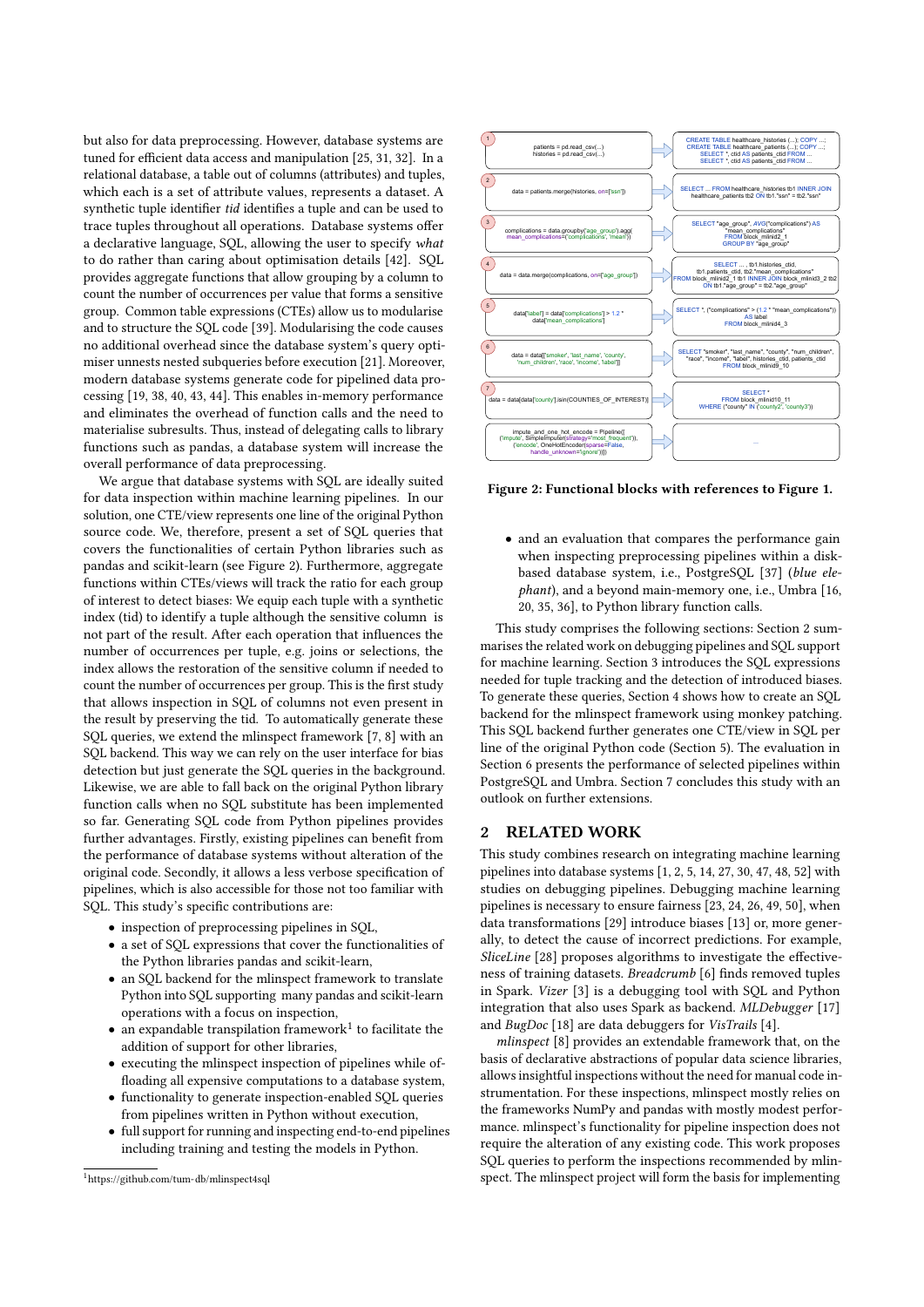the proposed transpiling and offloading of data-intensive operations to a database system, including all inspection capabilities. Grizzly [\[10,](#page-12-41) [11\]](#page-12-42) aims to replace the pandas library by transpiling Python code using pandas to SQL and offloading the operations to a database system. It is capable of dealing with external data, user-defined functions and reusing intermediate results. Grizzly can emit the generated SQL code but requires a connection to a database system to work in the first place, so we decided to generate the SQL queries independently. Furthermore, this work's SQL code-generation covers data inspection and other library functions and stores each result in a view/CTE.

#### <span id="page-2-0"></span>3 TUPLE-TRACKING AND INSPECTION

One contribution of this paper is the inspection of so-called data distribution bugs [\[8\]](#page-12-1), which are based on pre-existing and introduced (technical) biases, when using SQL. A bias is as a systematic error leading to irrational preferences or aversions [\[51\]](#page-12-43). There is no general recipe to avoid introducing a technical bias in data preprocessing prior to training a model but detection is possible. For bias detection, it is necessary to monitor the ratios per sensitive column, which is the distribution frequency of a value, and the introduced ratio changes after each operation.

Biases can also be induced for columns not present in the original data or such that preprocessing has removed. Tracking the tuples explicitly detects biases even when preprocessing has removed a sensitive column. To track tuples throughout the pipeline, it is necessary to cope with possible projections when the sensitive column is not part of the result. The proposed tuple tracking allows us to restore and monitor all columns present in the original data independently of their removal inside the pipeline. An example for a common projection is one-hotencoding, where an input is turned into a binary array. Assigning a unique identifier to each entry allows ratio changes the pipeline has introduced independently of the tuple's current representation to be discovered.

The mlinspect framework provides two checks: NoIllegalFeatures verifies that none of the used features in the provided dataset are contained in a blacklist of illegal feature names. NoBiasIntroducedFor targets pre-existing and technical biases.

The latter check is based on three inspections: Materialize-FirstOutputRows materialises a set of rows from the input by each operator, to easily examine the effects of the pipeline [\[8\]](#page-12-1). RowLineage provides lineage information for the resulting tuples. HistogramForColumns calculates the ratios for specified columns before and after each operation in the pipeline.

#### <span id="page-2-5"></span>3.1 Tuple-Tracking and Inspection in SQL

To implement tuple tracking, an identifier for the tuples is needed. Most database systems allow access to the physical table location, which could be used as an identifier. For PostgreSQL, the ctid is such an identifier, although it is not suitable as a long-term identifier<sup>[2](#page-2-1)</sup>. This is based on the possibility of garbage collection routines changing the physical location. As we extract the ctid, initially only once within a common table expression [\(Listing 1](#page-2-2) lines 3-6), we ensure that we use consistent identifiers during the checks.

To reproduce mlinspect's bias inspections in SQL, we need to compute and compare the ratios for each sensitive column (HistogramForColumns). In order to compare the ratios [\(Listing 1](#page-2-2) lines 11-19), it is necessary to group by each sensitive column to

<span id="page-2-1"></span> $2$ <https://www.postgresql.org/docs/12/ddl-system-columns.html>

<span id="page-2-2"></span>

| $\mathbf{1}$    | CREATE TABLE data (a int, s int); -- sensitive column: "s"                 |
|-----------------|----------------------------------------------------------------------------|
| 2               | <b>INSERT INTO</b> data (values $(1,1)$ , $(1,2)$ );                       |
| 3               | WITH orig AS ( -- the original data with exposed ctid                      |
| $\overline{4}$  | SELECT ctid, a, s FROM data),                                              |
|                 |                                                                            |
| 5               | curr $AS$ ( -- current representation after preprocessing                  |
| 6               | SELECT ctid, $s$ FROM orig WHERE $s > 1$ ),                                |
| $\tau$          | orig_count AS ( -- original count per value of column "s"                  |
| 8               | SELECT s, count $(*)$ AS cnt FROM orig GROUP BY s),                        |
| -9              | curr_count AS ( -- current count per value of column "s"                   |
| 10 <sup>°</sup> | SELECT s, count $(*)$ AS cnt FROM curr GROUP BY s),                        |
| 11              | orig_ratio AS ( -- original ratio per value of column "s"                  |
| 12              | SELECT s, $(\text{cnt*1.0} / (\text{select count(*) FROM orig}))$ AS ratio |
| 13              | FROM orig_count),                                                          |
| 14              | curr_ratio AS ( -- current ratio per value of column "s"                   |
| 15              | SELECT s, (cnt*1.0/(select sum(cnt) FROM curr_count)) AS ratio             |
| 16              | FROM curr_count)                                                           |
| 17              | -- join on the sensitive column to calculate the ratio change              |
| 18              | SELECT $o.s. o. ratio - COALESCE(c. ratio, 0) AS bias_change$              |
| 19              | FROM curr_ratio c RIGHT OUTER JOIN orig_ratio o ON o.s = c.s;              |

Listing 1: Ratio measurement (column present).

<span id="page-2-3"></span>

Listing 2: Ratio measurement (column not present).

<span id="page-2-4"></span>

|    | CREATE TABLE data (a int, s int); -- sensitive column: "s"         |
|----|--------------------------------------------------------------------|
|    | 2   INSERT INTO data (values $(1,1)$ , $(1,2)$ );                  |
|    | $3$ WITH orig AS $( \ldots )$ ,                                    |
|    | $4$ curr AS ( -- current representation (aggregated)               |
|    | 5   SELECT array_agg(ctid) AS ctid, s FROM orig GROUP BY s),       |
|    | 6   $orig\_count$ AS $( \ldots )$ .                                |
|    | 7 curr_count AS ( -- current count for column "s" needs unnest     |
|    | 8   SELECT s, count(*) AS cnt FROM (SELECT unnest(ctid) AS ctid, s |
|    | FROM curr) c, orig o GROUP BY s),                                  |
| -9 | orig_ratio AS $(\ldots)$ ,                                         |
|    | 10   curr_ratio AS $( \ldots )$                                    |
|    | $11 \mid \ldots$                                                   |

Listing 3: Ratio measurement of an aggregated value.

count the initial and current number of occurrences per value. One common table expression retrieves the original number [\(List](#page-2-2)[ing 1](#page-2-2) lines 7f). When measuring the current number, there are two cases. In the simple case, the result table already contains the sensitive column. In this simple case, an aggregate function counts the number of occurrences per column directly [\(Listing 1](#page-2-2) lines 9f). In the event that the current table contains the tuple identifier of the original table but no longer contains the sensitive column, a join on the tuple identifier restores the requested column [\(Listing 2](#page-2-3) lines 7-9). When an aggregation function is part of the preprocessing pipeline, also the tuple identifiers must also be aggregated to form an array [\(Listing 3](#page-2-4) line 5). Unnesting the array allows the number of included tuples (line 8) to be computed and the sensitive column to be restored if required.

## 3.2 Technical Bias Detection

Not all operations can introduce a bias, as not all operations add or remove tuples from the dataset. This section shows how a technical bias can be introduced but also how it can be detected. We want to inspect the columns race and age\_group for an introduced bias. Lines 20 to 35 [\(Listing 4\)](#page-3-0) contain operations that introduce a bias, for example, line 35 (see [Figure 3\)](#page-3-1). The projection in line 33 has removed the column age\_group, so it is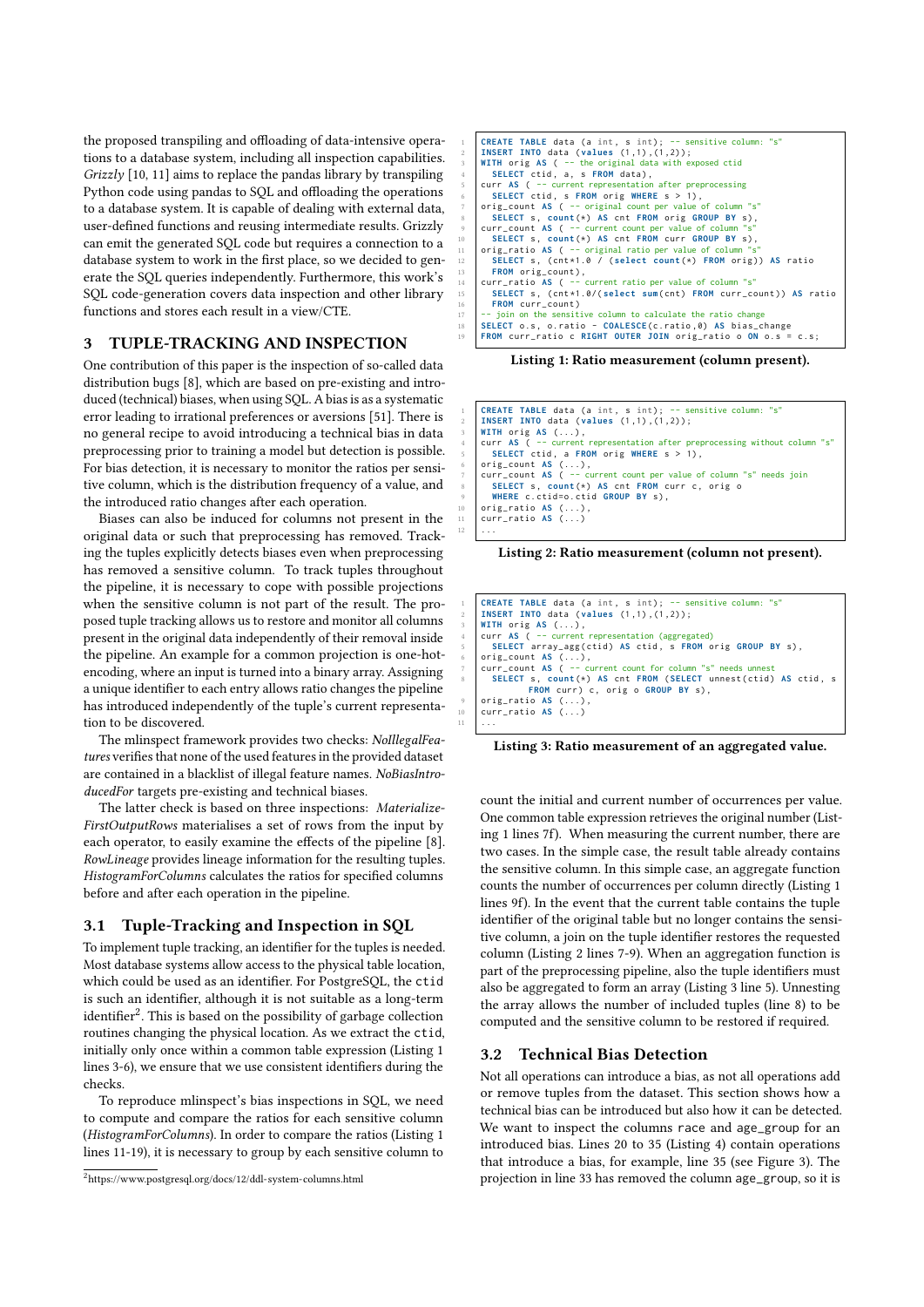```
20 patients = pd. read_csv(os. path. join( str(get_project_root()), "example_pipelines", "healthcare", "patients.csv"),
21 \begin{bmatrix} 21 & \text{``example\_pipelines''}, \text{``healthcare''}, \text{``paths.csv''} \end{bmatrix} na values='?')
\begin{array}{c|c} 22 & \texttt{na_values='?')} \\ 23 & \texttt{histories = pd.read} \end{array}histories = pd.read_csv(os.path.join( str(get_project_root()),<br>"example_pipelines", "healthcare", "histories.csv"),
<sup>24</sup> " example\_pipelines", "healthcare", "histories.csv"),<br>
na\_values='?')na_values='?
26<br>27
27 data = patients merge (histories, on=['ssn'])<br>28 complications = data groupby ('age group') ag
% complications = data.groupby('age_group').agg(<br>29 mean_complications=('complications', 'mean'))<br>data = data.merge(complications, on=['age_group'])
        data['label'] =
32 data ['complications'] > 1.2 * data ['mean_complications'] \frac{1}{3} data = data [['smoker'. 'last name'. 'county'.
33 data = data [[ 'smoker ', 'last_name ', 'county ',
34 ' num_children ', 'race ', 'income ', 'label '] ]
        data = data[data['county'].isin(COUNTIES_OF_INTEREST)]
```
Listing 4: healthcare pipeline [\[8\]](#page-12-1) (lines 20-35).

<span id="page-3-1"></span>

| $\cdots$ | county   | race   | age group   | <b>Track id Patients</b> | <b>Track id Histories</b> |
|----------|----------|--------|-------------|--------------------------|---------------------------|
|          | county_1 | race 3 | age_group_2 |                          | 11                        |
|          | county 2 | race 2 | age_group_2 |                          | 22                        |
|          | county 3 | race 1 | age_group_1 |                          | 33                        |
|          | county 3 | race 2 | age_group_1 |                          | 44                        |
|          | county 2 | race 2 | age_group_2 | 5                        | 55                        |
|          | county_1 | race 1 | age_group_1 | 6                        | 66                        |



 $\Box$ 

| $\cdots$ | county   | race   | age group   | Track id Patients   Track id Histories |  |
|----------|----------|--------|-------------|----------------------------------------|--|
|          | county_1 | race 3 | age_group_2 |                                        |  |
|          | county 2 | race 2 | age_group_2 | 22                                     |  |
|          | county 2 | race 2 | age_group_2 | 55                                     |  |
|          | county_1 | race 1 | age_group_1 | 66                                     |  |

Figure 3: Example of bias-introducing operation.

<span id="page-3-2"></span>

| Ratio race    | Ratio age group  | Ratio race            | Ratio age group           |
|---------------|------------------|-----------------------|---------------------------|
| race 1: 0.333 | age_group_1: 0.5 | race 1: 0.25 (-0.083) | age_group_1: 0.25 (-0.25) |
| race 2:0.5    | age_group_2: 0.5 | race 2: 0.5 (-0.0)    | age_group_2: 0.75 (+0.25) |
| race 3:0.166  |                  | race 3: 0.25 (+0.084) |                           |

Figure 4: Ratio change by the operation in line 35 for the exemplary data.

not explicitly present in the table and shown in grey. Apart from line 35, the joins in line 27 or 30 could introduce a bias as well depending on a join partner. If many people of one race live in a removed county, a racial bias will be introduced. Far less visible is that line 35 could also introduce a bias regarding the age\_group. This seems contradictory, as the selection in line 33 has removed the column age\_group. But biases can be introduced for columns not present in a dataset's current representation.

Before calculating the ratio changes for each group, one has to define the threshold for which a bias becomes unacceptable, for example 25%. If the representation of a feature in the data alters by more than or equal to 25%, it is assumed that the pipeline introduced a bias. [Figure 4](#page-3-2) presents the original ratio on the left and the new ratio on the right. The parentheses in the right table show the precise changes. The ratios can be calculated as described in Section [3.1](#page-2-5) [\(Listing 1,](#page-2-2) [2\)](#page-2-3). The ratios of the feature race did not surpass the threshold of 25% and are assumed acceptable. For the feature age\_group, the changes for both classes changed by exactly 25%. In this case, age\_group\_2 is over- and age\_group\_1 is underrepresented, which could lead to a model discriminating against some groups if trained with this data.

```
The Same of the text, finally in the set of the set of the set of the set of the set of the set of the set of the set of the set of the set of the set of the set of the set of the set of the set of the set of the set of th
                  , " county ", " num_children ", " income ", " age_group ", "ssn")
FROM 'patients .csv ' WITH ( DELIMITER ',', NULL '', FORMAT
                 CSV , HEADER TRUE ) ;
 3 CREATE TABLE histories_52_mlinid1 ( "smoker" text,
 complications " INT , "ssn" text ) ;
4 COPY histories_52_mlinid1 (" smoker ", " complications ", "ssn") FROM
'histories .csv ' WITH ( DELIMITER ',', NULL '', FORMAT CSV ,
                 HEADER TRUE ) ;
5
 6 WITH patients_51_mlinid0_ctid AS (
         7 SELECT * , ctid AS patients_51_mlinid0_ctid
 8 FROM patients_51_mlinid0
9 ) , histories_52_mlinid1_ctid AS (
10 SELECT *, ctid AS histories_52_mlinid1_ctid<br>11 FROM histories_52_mlinid1
), block_mlinid2_53 AS (<br>SELECT tb1."id", tb1."last_name", tb1."last_name", tb1."race",<br>tb1."county", tb1."num_children", tb1."income", tb1."<br>age_group", tb1."ssn", tb1.patients_51_mlinid0_ctid, tb2."
                   smoker", tb2." complications", tb2.
                   histories_52_mlinid1_ctid
14 FROM patients_51_mlinid0_ctid tb1 INNER JOIN
histories_52_mlinid1_ctid tb2 ON tb1 ."ssn" = tb2 ."ssn"
15 ) , block_mlinid3_54 AS (
16 SELECT array_agg ( tb1 . patients_51_mlinid0_ctid ) as
                   patients_51_mlinid0_ctid , " age_group ", AVG(" complications "
) AS " mean_complications "
FROM block_mlinid2_53 GROUP BY "age_group"<br>
SELECT tb1."id", tb1."first_name", tb1."last_name", tb1."race",<br>
SELECT tb1."id", tb1."first_name", tb1."last_name", tb1."race",<br>
tb1."county", tb1."num_children", tb1."income",
patients_51_mlinid0_ctid , tb2 ." mean_complications "
20 FROM block_mlinid2_53 tb1 INNER JOIN block_mlinid3_54 tb2 ON
                   tb1 ." age_group " = tb2 ." age_group "
21 ) , block_mlinid9_62 AS (
22 SELECT *, "complications" > 1.2 * "mean_complications" AS label<br>23 FROM block_mlinid4_55
         23 FROM block_mlinid4_55
24 ) , block_mlinid10_63 AS (
25 SELECT "smoker", "last_name", "county", "num_children", "race",<br>"income", "label", histories_52_mlinid1_ctid,
                   patients_51_mlinid0_ctid
26 FROM block_mlinid9_62<br>27 block_mlinid13_66 A
            27 ) , block_mlinid13_66 AS (
28 SELECT * FROM block_mlinid10_63
29 WHERE " county " IN ('county2 ', 'county3 ')
30 )
31 SELECT tb_orig ." age_group ", count (*)
32 FROM block_mlinid13_66 tb_curr JOIN patients_51_mlinid0_ctid
                  tb_orig ON tb_curr . patients_51_mlinid0_ctid = tb_orig .
patients_51_mlinid0_ctid
       33 GROUP BY tb_orig ." age_group ";
```
Listing 5: Inspection of column **age\_group** in SQL.

# 3.3 Automated Inspection in SQL

To inspect the biases each time, mlinspect measures the column ratios, whereas our extension delegates the call instead to the database system, returns the measured results and injects them into the corresponding data class (SQLHistogramForColumns). At this point, the default functionality of mlinspect performs the comparison of the measured ratios to the user-given threshold. When a pre-defined threshold is exceeded, a bias has been introduced and the user is notified.

[Listing 5](#page-3-3) displays the translation of [Listing 4](#page-3-0) to SQL with inspection of the column age\_group. The first lines (lines 1-4) import the tables from a CSV file. The first two CTEs expose the ctid as a tuple identifier with a unique name (lines 6-11). Afterwards, one CTE represents one line of the original code, so either joins (lines 12-14, 18-20), an aggregation (lines 15-17), projections (lines 21-23, 24-26) or a condition (lines 27-29). Finally, lines 31-33 show the code to inspect the column age\_group: First, the preserved ctid allows the reconstruction of this column as it was not part of the last projection. Then an aggregate function counts the number of occurrences per value, which is returned to the mlinspect framework.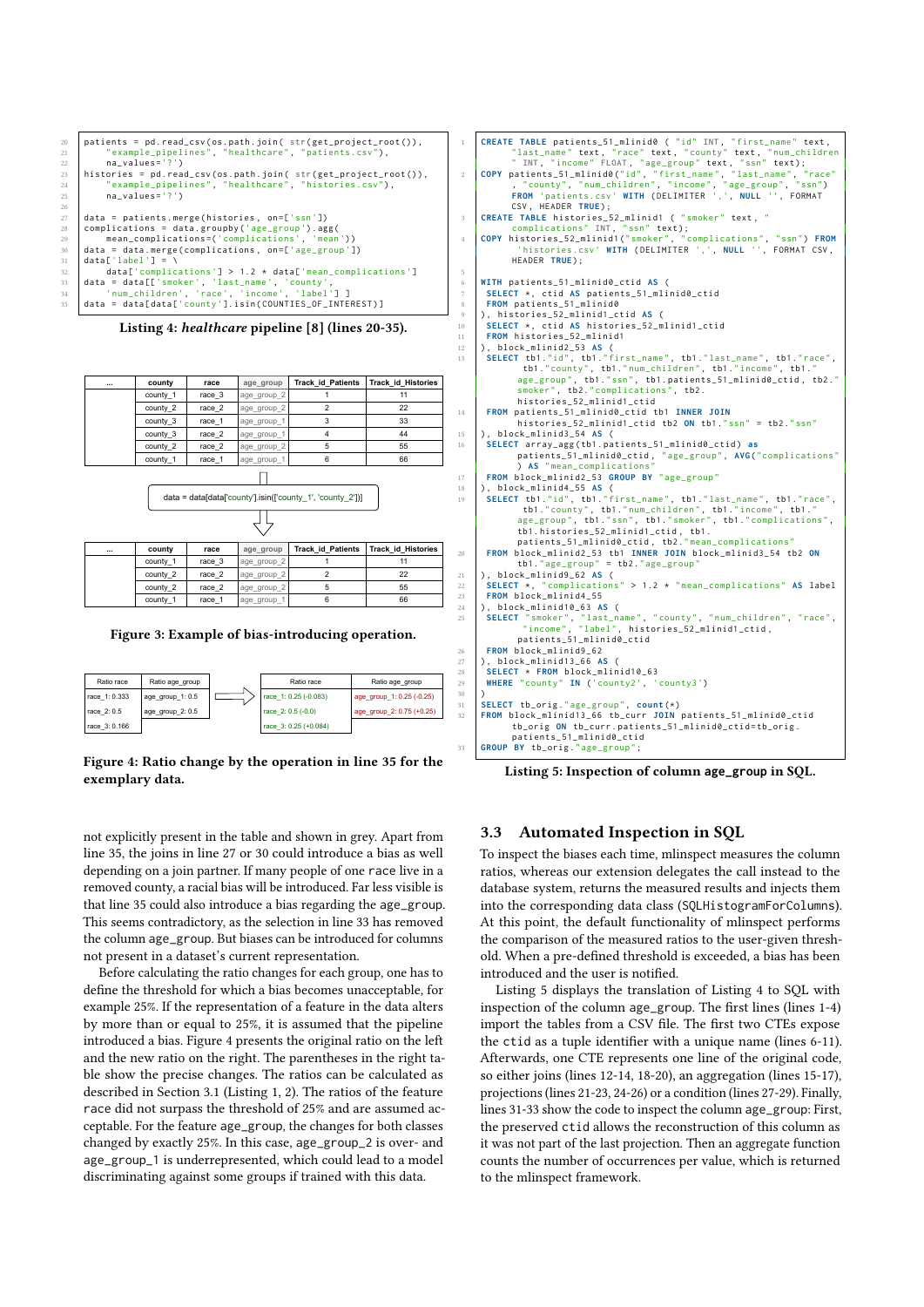<span id="page-4-2"></span>



# 3.4 User Interface for the SQL Target

Code-generation to SQL is realised as an extension to the mlinspect [\[8\]](#page-12-1) project. The users alone are able to choose the right fit for the task at hand, so no functionality is forced on them. The changes do not duplicate existing functionality or require any later development on mlinspect to be altered. The goal is to translate a productive pipeline written in Python to SQL statements without requiring the user to rewrite any of them, as is required for existing tools such as Grizzly or pandas-to-sql<sup>[3](#page-4-1)</sup>. [Listing 6](#page-4-2) shows the code to inspect the attributes race and age\_group from an input pipeline stored as Listing3.py. The first part (lines 1-4) originates from the mlinspect framework and prepares the inspection steps. The second part (lines 5-7) executes the pipeline including inspection within a database system.

3.4.1 Choice: View/CTE. The users are able to choose if the whole pipeline is held in a CTE or views should be used (line 7: mode="CTE"/"VIEW"). In PostgreSQL, CTEs represent an optimi-sation barrier, which reduces the performance<sup>[4](#page-4-3)</sup>. When choosing CTE as the target, the previous SQL operations must be included within the with clause for each query, for example, once for each inspected attribute. Whereas when creating a view for each query, less SQL code has to be generated. Nevertheless, each non-materialised view runs each query on demand.

3.4.2 Materialising a View/CTE. To avoid rerunning every query on demand, the user is also able to decide if intermediate views are materialised (line 7: materialize=True/False). Materialisation is interesting for views/CTEs that are expensive to calculate, contain few tuples and are used frequently. For example, if a query accesses a view at least twice, the accessed view is a candidate for materialisation. This applies to all fitting parameters that are calculated for the application of scikit-learn preprocessing functions (see Section [5.2\)](#page-7-0). Materialising the number of occurrences per group also accelerates the runtime for inspections when comparing the ratios before and after some operations. Materialising a view or a CTE before the first operation is generally faster, as subsequent operations depend on its result. When the user chooses to materialise, all created views/CTEs, for which recalculating can be avoided, as well as all fitting parameters are materialised. On the other hand, when the database system provides main-memory capabilities, storing big intermediate tables might not be wanted as rerunning the query with the additional step performs as well as materialisation.

The decision to materialise a view/CTE is made after translating the Python code. Our implementation allows choosing between views and CTEs and whether to materialise them. The class SQLQueryContainer holds all SQL queries in a list. This also allows representing an SQL query as a CTE or as a view and to materialise it when needed.

<span id="page-4-1"></span>

<span id="page-4-3"></span><sup>4</sup><https://www.postgresql.org/docs/12/queries-with.html>

<span id="page-4-4"></span>

Listing 7: Simple pipeline with inspection call.

<span id="page-4-6"></span>

| from mlinspect.instrumentation._pipeline_executor import \<br>$\mathbf{1}$ |  |
|----------------------------------------------------------------------------|--|
| set_code_reference_call, \<br>2                                            |  |
| set_code_reference_subscript, \<br>3                                       |  |
| monkey_patch, undo_monkey_patch<br>$\overline{4}$                          |  |
| $monkey$ _patch()<br>-5                                                    |  |
| import pandas as pd                                                        |  |
| $patients = pd.read_csv($                                                  |  |
| 'path/to/p.csv',                                                           |  |
| **set_code_reference_call(                                                 |  |
| 3, 11, 3, 178, na_values='?'))                                             |  |
| histories = $pd.read_csv($                                                 |  |
| 'path/to/h.csv',                                                           |  |
| **set_code_reference_call(                                                 |  |
| 4, 12, 4, 180, na_values='?'))                                             |  |
| $data = patients.merge(histories,$                                         |  |
| **set_code_reference_call(4, 7, 4, 44, on=['ssn']))                        |  |
| datal                                                                      |  |
| set_code_reference_subscript(5, 0, 5, 42, ('new_col'))                     |  |
| $1 =$                                                                      |  |
| patients[                                                                  |  |
| set_code_reference_subscript(                                              |  |
| 5, 18, 5, 38, ('children')                                                 |  |
|                                                                            |  |
| 1 > 2                                                                      |  |
| undo_monkey_patch()                                                        |  |

Listing 8: [Listing 7](#page-4-4) prepared for monkey-patching.

# <span id="page-4-0"></span>**TRANSPILING CODE**

The mlinspect project is an extendable tool for lightweight inspection of data-preprocessing pipelines written in Python [\[8\]](#page-12-1). Support for additional Python libraries for data preprocessing can be added through backends and monkey-patching modules. Monkey-patching is a concept based on Python's ability to extend its functionality of objects and functions at runtime [\[15\]](#page-12-44). Instead of modifying the user code, monkey-patching catches relevant function calls by their type and delegates the call to an alternative modified function. This approach considers functions only that are needed to support the inspection functionality. Additionally, nested calls are automatically executed in Python's default exe-cution order. Currently, only data pipelines created with pandas<sup>[5](#page-4-5)</sup> and scikit-learn [\[22\]](#page-12-45) can be inspected. Scikit-learn and pandas are popular and constantly evolving libraries, so support for new functionality needs to be added over time.

Running mlinspect returns a dataflow directed acyclic graph (DAG) representing the pipeline and two dictionaries. One dictionary maps each check to its result and a second dictionary maps each DAG node to the inspection results associated with it. The dictionaries can be examined to see the checks that failed and the ones that passed.

The class PipelineInspector [\(Listing 7\)](#page-4-4) initialises the setup in order to annotate the original source (code) for monkey-patching [\(Listing 8\)](#page-4-6). Before execution, monkey-patching either adds the checks and inspections or replaces the whole function call as needed for an SQL backend. To deduce the table schema from the original Python code, the SQL backend runs the pipeline with a subset of the original data (e.g. ten rows) first. The main piece

<span id="page-4-5"></span> ${\rm ^5}$ <https://pandas.pydata.org/docs/index.html>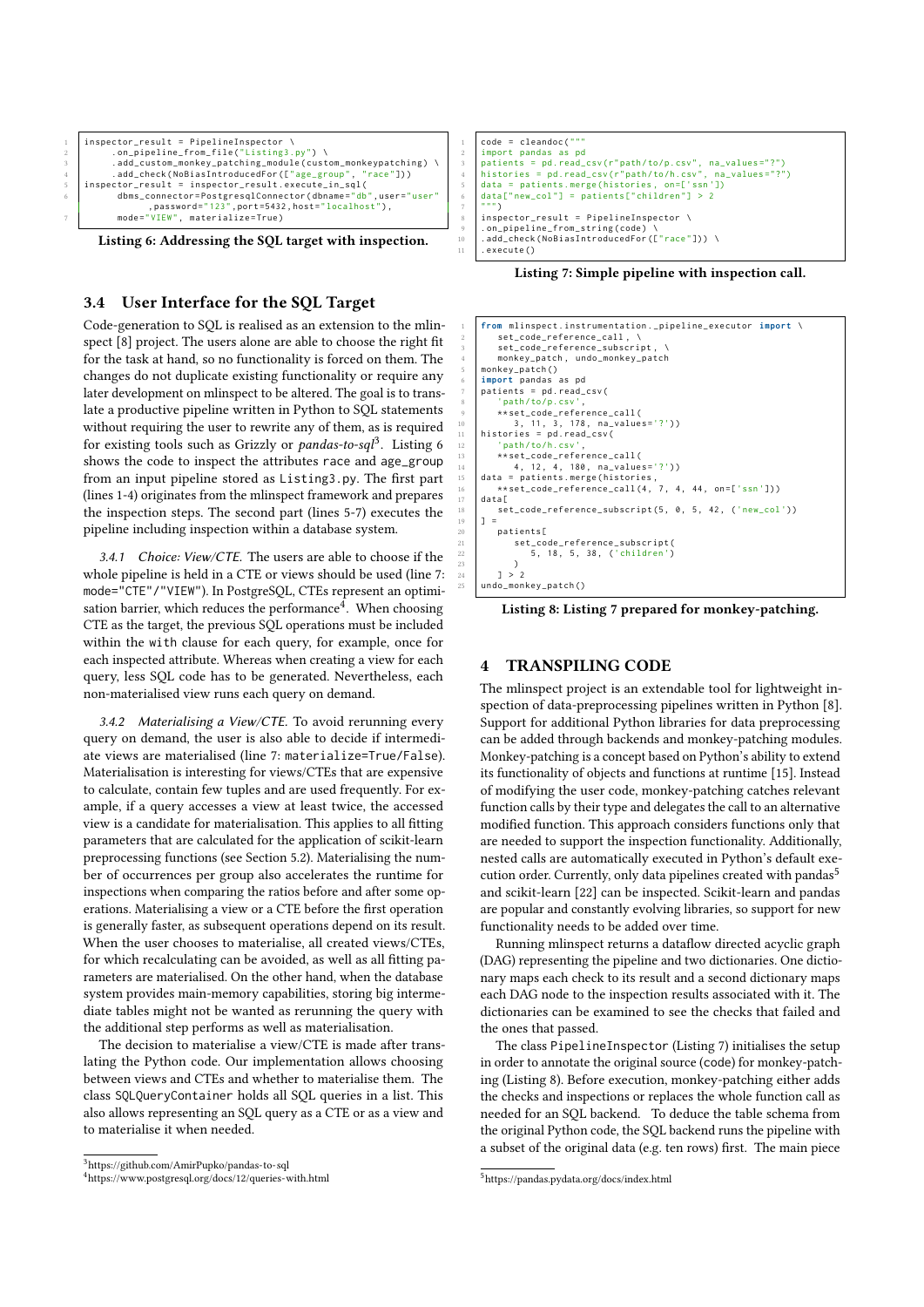of the transpilation is the SQL mapping that maps each object the original Python source code creates, called dummy object, to the deduced information to create the corresponding representation in SQL (table expression). The SQL mapping is a hash-table with the Python dummy object as key and the deduced information as the value. The dummy object is either of the pandas. Series or DataFrame type. This is better suited as a key than a variable name as multiple dummy objects share the same name in the Python source code. To ensure that each name of a view or a CTE is unique, we assign a sequential number to its name in SQL. As each line of the source code might depend on previous operations, each table expression might also depend on previous ones. Each patched function is performed once on the Python object to deduce the table expression in SQL. In this way, the next operation working on the output knows which table expression to access. Before execution, the SQLQueryContainer generates all table expressions and the class SQLLogic embeds them in a view/CTE. The SQL mapping contains, in addition, the following information to allow combining queries and tracking tuples:

- (1) The Python dummy object.
- (2) List of tuple identifiers (index columns) currently associated with the Python dummy object.
- (3) List of non-index columns.
- (4) Execution tree of operations that lead to the current dummy object (used to resolve joins on the same table).

The list of identifiers contains the tuple identifiers that are needed to reconstruct a sensitive column during inspection. Each identifier has a unique name (<view/CTE-name> + \_ctid), which is propagated throughout all operations. In our implementation, a dictionary in SQLHistogramForColumns maps the original column name in pandas to the table and the tuple identifier in SQL. When the mlinspect framework needs to inspect a sensitive column, it delegates the call to our SQL backend. The backend looks up the identifier in the dictionary to generate and execute the table expression that calculates the ratios and restores the column when needed.

Each patched function returns exactly what the original would return. This guarantees that the inspection does not distort any results. The modifications are entirely generic and, hence, are independent of the already presented implementation of the mlinspect's backend and monkey-patching modules.

The query that is subsequently built is always in an executable state, because by monkey-patching it is not known where the pipeline ends. The ability to always return an executable and correct query is also suitable for debugging and testing parts of the pipeline. A class SQLQueryContainer collects all the operations in a list that can be translated into working queries for any statements in the pipeline at any time.

# <span id="page-5-0"></span>5 TRANSLATION INTO SQL

In order to translate each call of a library function, this section presents the supported set of SQL queries to run selected preprocessing pipelines.

# 5.1 Supported Pandas Functions

5.1.1 Read from CSV. To load data from a CSV file to SQL, the table first needs to be created. This is done by analysing the CSV file and deriving the data types based on the content. Besides integers and floats, other types—objects in pandas—are considered as a string. Afterwards, the data is loaded using the COPY command in SQL. For tuple-tracking, a column with an

identifier has to be added. In PostgreSQL, this is achieved by exposing the ctid.

Some pandas operations rely on a row number, for example, row-wise multiplications of two columns of different tables (see Section [5.1.8\)](#page-6-0). For these operations, it is necessary to add the column to the original data structure. When working on a CSV file, for example, a new column could be added to the file before reading and storing the content in the database system. Actually, in two of the three example datasets in mlinspect, such columns are already present, so detection capability for such cases was added as well. The new table with the added columns will be used as the source in the SQL mapping.

5.1.2 Merge/Join. The Python counterpart to SQL joins in the pandas library on pandas.DataFrames is called merge [\(Listing 4](#page-3-0) line 27) and consists of the join partner (right), the join type (how), e.g. inner (default) or cross, and the column containing the join condition (on).

The translation consists of finding the table expression in the SQL mapping and putting the tables together in a JOIN ... ON block [\(Listing 5](#page-3-3) line 14). The select clause explicitly lists the columns to avoid duplicates within the same table. A difference exists regarding the handling of null values as pandas treats null as a value to join. If the attribute is nullable and null values are not pruned, we can mimic this behaviour by adding to the join condition whether both values are null: tb1.<c>=tb2.<c> or (tb1.<c> is null and tb2.<c> is null).

The tuple identifiers from the two input tables are all added to the result table. This is needed as a join influences the occurrence of a tuple depending on a join partner, which affects the ratio and might introduce a bias.

5.1.3 Selection and Projection. The selection and projection are subsumed together, as in pandas they are both accessed through the same function: \_\_getitem\_\_. Depending on the arguments, this function performs either operation.

If the argument is a string or a list of strings, a projection is meant where the strings name the columns.

With selections, the argument will frequently be a nested operation representing the selection condition. The only restriction is that the input evaluates to a pandas. Series of type bool, the criterion for keeping or removing rows. The pandas.Series is a single column of the pandas.DataFrame.

As the operations are translated line by line, it is not known beforehand whether an operation is part of the result as a column or used within a selection condition. Internally, the SQL mapping maintains an execution tree. Each caught functions extends the execution tree. After processing all operations, the complete execution tree gets traversed to create the current table expression.

5.1.4 Arithmetic/Boolean Operations (e.g., +, ∗, >, &, not). Applying monkey-patching to [Listing 9](#page-6-1) results in multiple single calls and cannot be translated into a single SQL query:

- (1) The projection data['b'] returns a new pandas object, called pandas.Series(data\_b)
- (2) The projection data['c'] again leads to a new pandas object: pandas.Series(data\_c).
- (3) Also the multiplication  $\text{__rmul__} (*)$  with the arguments 1.2 and pandas.Series(data\_c) returns the new object pandas.Series(data\_c\_mul)
- (4) The comparison  $_{\text{f}}(z)$  operation with the arguments pandas.Series(data\_b), pandas.Series(data\_c\_mul) returns pandas.Series(data\_b\_gt\_data\_c\_mul)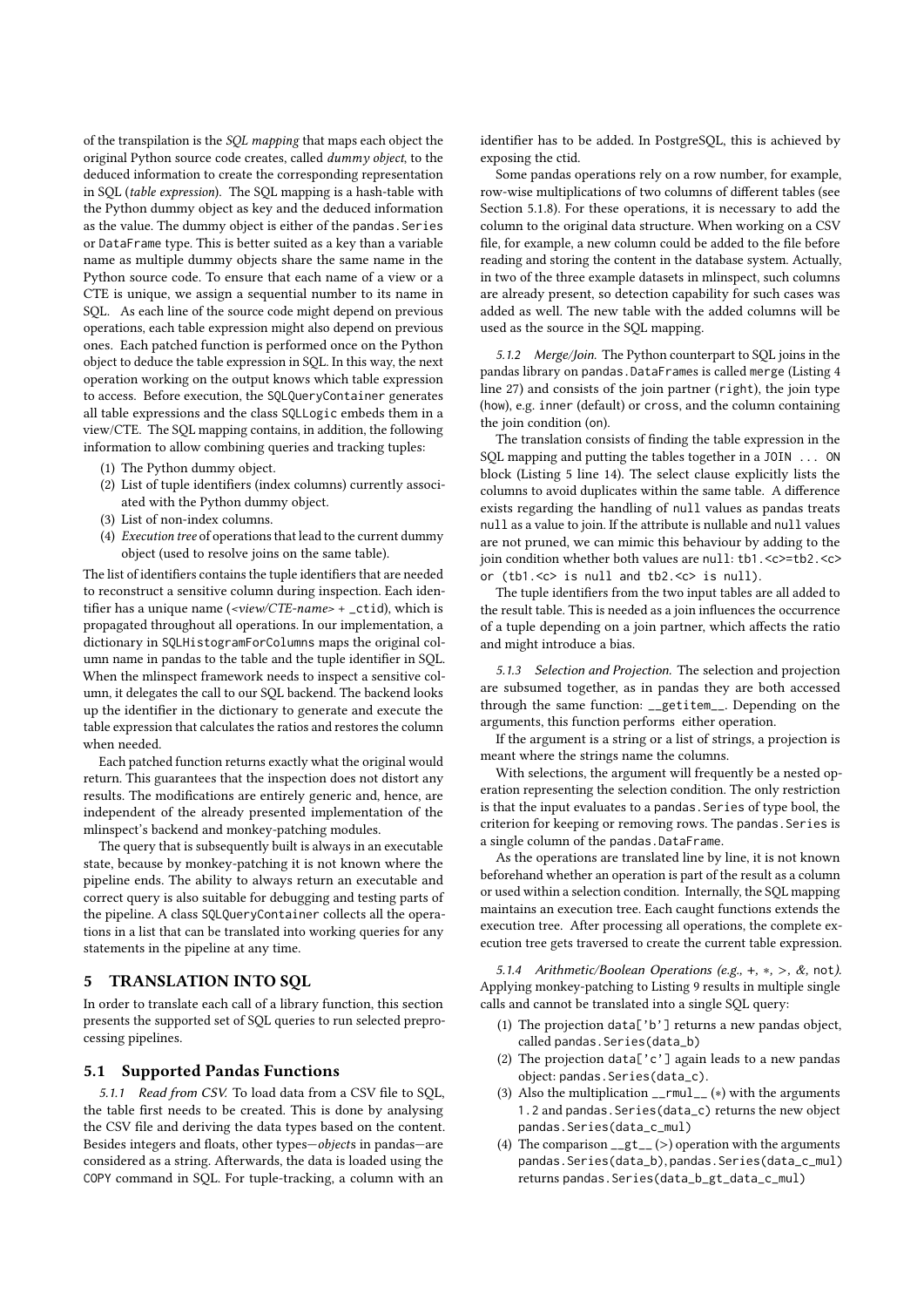(5) Finally, the result is the assignment \_\_setitem\_\_ with the arguments data (origin), 'a' (new label), and as source pandas.Series(data\_b\_gt\_data\_c).

Monkey-patching only delegates explicit function calls with its parameters and does not provide any additional information about the context of the function call. As a consequence, it is not known when a caught operation is part of a bigger nested call or if it stands alone. Of course, parsing the code or injecting additional parameters into the call allows us to deduce the context, but the following aspects avoid the need for additional modifications: Monkey-patching obeys the default execution order from Python. The optimiser of modern database systems eliminates subqueries that are not required to calculate the result.

One possible approach is to translate each single function call into one CTE/view, which uses the former one as input. This requires a join on the index column for operations that add a single column or depend on a modified one [\(Listing 10\)](#page-6-2).

Our implementation reduces dependencies as it resolves joins and includes the columns of former operations when the operations affect the same table. An SQL-mapping execution tree contains all operations that lead to the current result. This way, each time an operation on the same table is resolved, the previous SQL statement is copied and the new operation is added as a column instead of using views/CTEs as input [\(Listing 11\)](#page-6-3). If some views/CTEs are not part of the result and therefore remain unused, the database system will not execute them as optimised out. So it is not necessary to consider whether a pandas projection is part of a result table.

```
data['a'] = data['b'] > 1.2 * data['c']
```
Listing 9: Binary operation with additional assignment.

```
1 WITH data_b AS (
 2 SELECT b , ctid FROM data
3 ) , data_c AS (
 4 SELECT c , ctid FROM data
5 ) , data_c_mul AS (
6 SELECT ( c * 1.2) AS c_mul , ctid FROM data_c
7 ) , data_b_ge_data_c AS (
8 SELECT ( l . b > r . c_mul ) AS b_ge_c_mul , l . ctid
9 FROM data_b l , data_c_mul r
10 WHERE l . ctid = r . ctid
11 \quad \Box result AS \Box12 SELECT l . data_f , l .b , l .c , r . b_ge_c_mul AS "a", l . ctid
13 FROM data 1, data_b_ge_data_c r<br>14 WHERE 1.ctid = r.ctid
15 )
```
Listing 10: Generated query with index columns.

```
1 WITH data_b AS (
 2 SELECT "b" FROM data
3 ) , data_c AS (
4 SELECT "c" FROM data
 5 ) , data_c_mul AS (
6 SELECT (1.2 * "c") FROM data
     7 ) , data_b_ge_data_c_mul AS (
 8 SELECT (("b" > (1.2 * "c") ) ) FROM data
9 ) , result AS (
          10 SELECT * , ("b" > (1.2 * "c") ) AS "a" FROM data
11
```
Listing 11: Generated query (condensed).

5.1.5 Group-By and Aggregation. A group-by with an additional aggregation consists of two parts in pandas [\(Listing 4](#page-3-0) lines 28f). First, the group-by function is called on the pandas table, with the columns to group by as the argument. This function returns a specific group-by object, which is only needed when an additional aggregation is called. To translate the call, the columns to group by are stored until the aggregation functions is called.

A lookup table helps to translate the aggregation functions, which in pandas are named differently to those in SQL. It is necessary to rename or reimplement some custom functions from pandas before using them in SQL. For example, the pandas function std results in stddev\_pop for SQL, mean in avg.

To enable inspection of aggregated values, their corresponding identifiers also have to be aggregated to an array using array\_agg as part of the SQL query.

5.1.6 Drop Null Values. pandas' dropna function allows any row containing null values to be dropped (see [Figure 5\)](#page-6-4). In SQL, a simple selection suffices. The selection condition consists of concatenated and negated is null blocks.

<span id="page-6-4"></span>

| А    | в    | С      | <b>Tracking</b> |        | А | в | С      | <b>Tracking</b> |
|------|------|--------|-----------------|--------|---|---|--------|-----------------|
| null | -5   | "XX"   |                 |        | 3 |   | "NULL" | 3               |
| null | null | null   | ۷               | dropna |   |   |        |                 |
| 3    |      | "NULL" | 3               |        |   |   |        |                 |

Figure 5: Example for table altered by the **dropna** function.

5.1.7 Replace. replace substitutes any value contained in a pandas object with another. By default, only whole strings are changed, but replacements by a regular expression are also possible. The SQL function REGEXP\_REPLACE fits as a general solution, as alternatives like SQL's REPLACE function replaces each instance of a word in an entry with a new one. To force the replacement of whole strings, the regular expression special characters ˆ and \$ match the beginning of the string as well as the end [\(Listing 12\)](#page-6-5).

<span id="page-6-5"></span>

| 1 SELECT REGEXP_REPLACE("label",'^Medium\$','Low') AS "label" |
|---------------------------------------------------------------|
| 2 FROM origin                                                 |

Listing 12: Replace in SQL.

<span id="page-6-0"></span>5.1.8 Row-Wise Operations. The term row-wise refers to operations, where the n-th line of one table is combined with the n-th line of another table. By default, any pandas table contains an index column, but it is not semantically part of the table. Porting tb1 and tb2 to SQL causes no problem [\(Listing 13\)](#page-6-6), although rowwise operations on columns of different source tables require an index column. We support the combination of two tables by the row number to mimic pandas functionality. The relational model is set-oriented, whereas pandas implicitly joins two tables with the same number of rows by the row number. The tuple identifier cannot be used to indicate the row number. Therefore, the function that creates a table, e.g. add\_csv, also adds an index column if required (add\_mlinspect\_serial=True). It represents the row number needed for row-wise operations in SQL [\(Listing 14\)](#page-6-7).

<span id="page-6-6"></span>1 tb1 = pandas . read\_table ("tb1.csv")  $tb2 =$  pandas . read  $table('th2.csv")$  $\text{tb1}$  ['new\_column'] =  $\text{tb2}$  ['column']

Listing 13: Example row-wise operation in Python.

<span id="page-6-7"></span>

| 1 CREATE TABLE tb1 (index_ serial, "column" text);                 |
|--------------------------------------------------------------------|
| 2 CREATE TABLE tb2 (index_ serial, "column" text);                 |
| 3 COPY tb1 ("column") FROM 'tb1.csv' WITH (DELIMITER ',', NULL '', |
| FORMAT CSV, HEADER TRUE);                                          |
| 4 COPY tb2 ("column") FROM 'tb2.csv' WITH (DELIMITER ',', NULL '', |
| FORMAT CSV. HEADER TRUE):                                          |
| 5   SELECT tb1.index_, tb2."column" AS "new_column"                |
| $6$ FROM tb1 INNER JOIN tb2 ON tb1.index_ = tb2.index_             |

Listing 14: Example row-wise operation in SQL.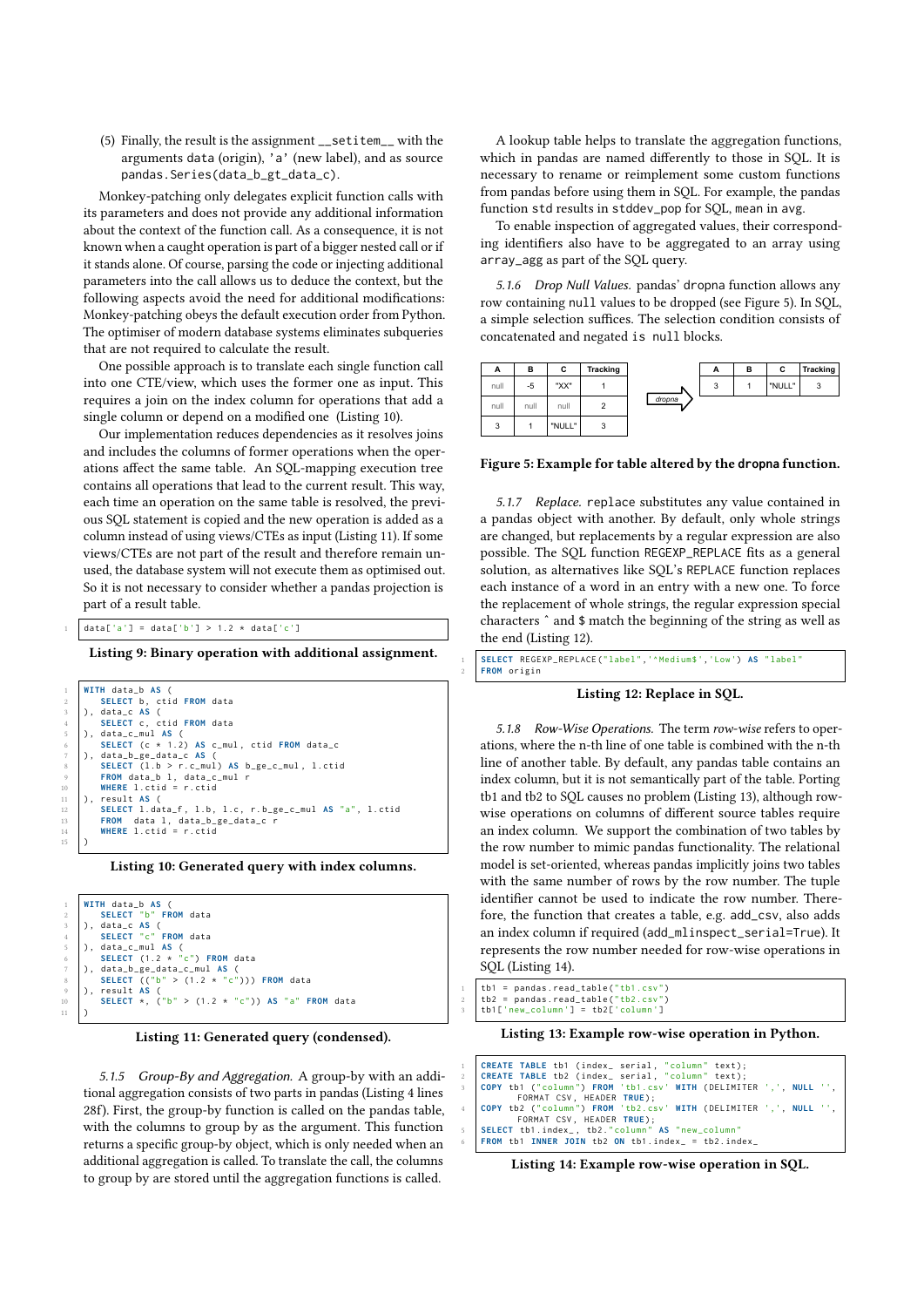#### <span id="page-7-0"></span>5.2 Supported Scikit-Learn Functions

For many transformations in a preprocessing pipeline, specific parameters are calculated before the first use. For example, the SimpleImputer from scikit-learn (numbers 16 and 21 in [Figure 1\)](#page-0-0) calculates the replacement for null values before substitution [\[9\]](#page-12-46). The fitting step of a pipeline calculates these prerequisites for certain steps. The fitting needs to occur before transforming the passed data (see [Figure 6\)](#page-7-1). Furthermore, calculating the fitting parameters can be performed independently of transforming the data. If fitting was performed each time a transformation is applied, the results would not be consistent. For example, the substitution for null values could be different for the training and the test set. This means that certain values need to be calculated exactly once and be accessible in the query from then on. These values should be materialised or cached, so that they do not need to be recalculated in each step.

<span id="page-7-1"></span>

Figure 6: Relation between fitting and transforming.

5.2.1 Simple Imputer. The Simple imputer—as implemented in scikit-learn—replaces all null values in a table based on some metric, for example, most\_frequent, constant, mean and median. The SQL query to realise an impute consists of a nested subquery that aggregates the values according to a metric for the substitute and returns a single value to replace null values [\(Listing 15\)](#page-7-2). For the case most\_frequent, the value that appears the most frequently is the substitute. The SQL function COALESCE assigns the first non-null value. As the values for substitution are calculated in the fitting step and are reused in each transformation step, their table expression is a candidate for materialisation.

<span id="page-7-2"></span>

|                         | WITH counts_help AS (                                                                                     |
|-------------------------|-----------------------------------------------------------------------------------------------------------|
|                         | $_2$   SELECT "label", COUNT(*) AS count FROM origin GROUP BY "label"                                     |
| $\overline{\mathbf{3}}$ | ), substitute AS (                                                                                        |
|                         | 4 SELECT "label" AS most_frequent FROM counts_help<br>5 WHERE counts_help.count = (SELECT MAX(count) FROM |
|                         | WHERE counts_help.count = (SELECT MAX(count) FROM counts_help)                                            |
|                         | $\begin{array}{c c} 6 & \text{LIMIT} & 1 \\ \end{array}$                                                  |
|                         |                                                                                                           |
|                         | 8 SELECT COALESCE("label", (SELECT * FROM substitute)) AS "label"                                         |
|                         | 9   FROM origin                                                                                           |
|                         |                                                                                                           |



5.2.2 One-Hot-Encoder. One-hot-encoding transforms categorical data into a binary vector. The idea is to create an array with its size equal to the number of categories out of zero values besides a single one at the position of the current category.

The function array\_fill creates an array filled with a constant value of a length passed through a second parameter. So one-hot-encoding can be implemented by taking the number  $n$ ,

which represents the number of categories (e.g., by counting distinct entries or with RANK), and creating an array with  $n - 1$ zeroes followed by a one and  $# categories - n$  zeroes once again. After creating such a representation for each sensitive column, a join brings all the values together to the final table [\(Listing 16\)](#page-7-3).

<span id="page-7-3"></span>

Listing 16: One-hot-encoding in SQL.

5.2.3 Standard Scaler. The standard score  $6z$  $6z$  of a sample  $l \in X$ is calculated as  $z(l) = \frac{l - mean(x \in X)}{stddev(x \in Y)}$  $\frac{e-mean(x \in X)}{stddev(x \in X)}$ . The mean and standard deviation is calculated in the fitting step [\(Listing 17\)](#page-7-5) and reused for any other transformation.

<span id="page-7-5"></span>

|  | 1 SELECT (("label" - (SELECT AVG("label") FROM origin)))                   |
|--|----------------------------------------------------------------------------|
|  | 2 / (SELECT STDDEV_POP("label") FROM origin) AS "label"<br>3 / FROM origin |
|  |                                                                            |



5.2.4 KBins Discretizer. The KBins discretizer from scikitlearn creates  $k$  intervals or bins based on the training data in the fitting step. It then assigns each input value to a specific bin and returns an encoding representing the assigned bin. The first step is to calculate the  $step\_size = \frac{max(x \in X) - min(x \in X)}{k}$ .

All values smaller than  $min(x \in X) + step\_size$  are assigned to the first bin, which usually is 0. All values  $l$  where

 $min(x \in X) + step\_size \le l < min(x \in X) + 2 \cdot step\_size$ 

holds belong to the second bin and similarly for greater values. So the bin is calculated as

$$
bin(l) = \lfloor \frac{l - \min(x \in X)}{step\_size} \rfloor.
$$

Values smaller than  $min(x \in X)$  and bigger than  $max(x \in X)$ are possible, because the training data does not necessarily provide values smaller and bigger than the testing set, hence the edge cases are handled with the help of LEAST and GREATEST [\(Listing 18\)](#page-7-6). Different strategies for calculating the bins exist, currently only the explained strategy called uniform is implemented.

<span id="page-7-6"></span>

#### Listing 18: KBins discretizer in SQL (4 bins).

5.2.5 Binarize. Binarize decodes a value as one when surpassing a threshold or as zero otherwise, which is translated into a case statement in SQL [\(Listing 19\)](#page-7-7).

<span id="page-7-7"></span>

| 1 SELECT (CASE WHEN ("label" >= 50) THEN 1 ELSE 0 END) AS "label" |  |  |  |  |  |  |
|-------------------------------------------------------------------|--|--|--|--|--|--|
| 2 FROM origin                                                     |  |  |  |  |  |  |

Listing 19: Binarize in SQL (threshold 50).

<span id="page-7-4"></span> $^6$ [https://scikit-learn.org/stable/modules/classes.html#module-sklearn.](https://scikit-learn.org/stable/modules/classes.html#module-sklearn.preprocessing) [preprocessing](https://scikit-learn.org/stable/modules/classes.html#module-sklearn.preprocessing)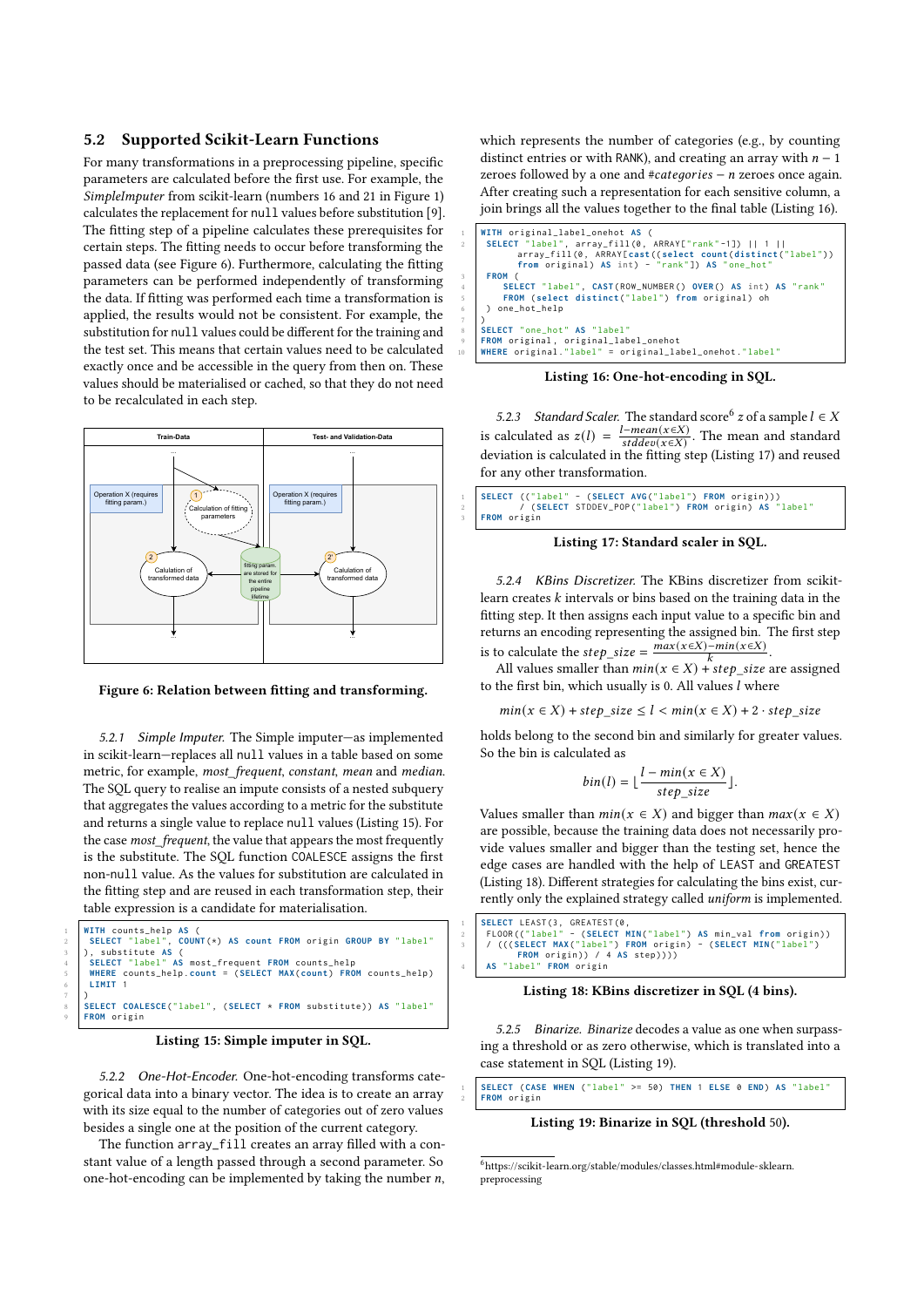<span id="page-8-2"></span>

| healthcare               | compas                   | adult simple   | adult complex  |  |
|--------------------------|--------------------------|----------------|----------------|--|
| read csv                 | read csv                 | read csv       | read csv       |  |
| merge                    | miscellaneous operations | dropna         | label binarize |  |
| groupby                  | replace                  | label binarize | SimpleImputer  |  |
| agg                      | label binarize           | StandardScaler | OneHotEncoder  |  |
| miscellaneous operations | SimpleImputer            |                | StandardScaler |  |
| isin                     | OneHotEncoder            |                |                |  |
| SimpleImputer            | KBinsDiscretizer         |                |                |  |
| StandardScaler           |                          |                |                |  |

Table 1: Pipelines with pandas and scikit-learn operations.

<span id="page-8-5"></span>

|                                    | healthcare     | compas                                                                                     | adult                        |
|------------------------------------|----------------|--------------------------------------------------------------------------------------------|------------------------------|
| #Tuples                            | 889            | 2167                                                                                       | 9771                         |
| $10^2$ to $10^6$<br>Generated size |                | $10^2$ to $10^6$                                                                           | $10^2$ to $10^6$             |
| Files                              | histories.csv, | compas_test.csv, compas_train.csv                                                          | adult test.csv.              |
|                                    | patients.csv   |                                                                                            | aduld_train.csv              |
| Schema<br>(key,                    | histories:     | ſſ.<br>id,<br>first,<br>last,<br>name.<br>com-                                             | {[row-number,                |
| $col-$<br>sensitive                | {[smoker,      | dob,<br>pas screening date, sex,<br>age,                                                   | work-<br>age,                |
| umn)                               | complica-      | age_cat, race, juv_fel_count, decile_score,                                                | class, fnlwgt,<br>education. |
|                                    | tions, ssn]}   | juv misd count, juv other count,<br>pri-<br>ors count, days b screening arrest, c jail in, | education-num,               |
|                                    | patients:      | c jail out, c case number, c offense date,                                                 | marital-status,              |
|                                    | {[id,          | c arrest date, c days from compas,                                                         | occupation, re-              |
|                                    | first name,    | c charge degree, c charge desc, is recid,                                                  | lationship, race,            |
|                                    | last name,     | r_case_number,<br>r charge degree,                                                         | sex, capital-gain,           |
|                                    | race, county,  | r_days_from_arrest, https://effense_date,                                                  | capital-loss,                |
|                                    |                | r charge desc, r jail in, r jail out, vio-                                                 | hours-per-week,              |
|                                    | num children,  | lent_recid, is_violent_recid, vr_case_number,                                              | native-country,              |
|                                    | income,        | vr charge degree, vr offense date,                                                         | income-per-                  |
|                                    | age_group,     | vr_charge_desc, type_of_assessment,                                                        | year]}                       |
|                                    | $ssn$ ]}       | decile score.1, score text, screening date,                                                |                              |
|                                    |                | v type of assessment, v decile score,                                                      |                              |
|                                    |                | v score text, v screening date, in custody,                                                |                              |
|                                    |                | out custody, priors count.1, start, end, event,                                            |                              |
|                                    |                | two year recid]}                                                                           |                              |

Table 2: Datasets used.

### <span id="page-8-0"></span>6 EVALUATION

By extending the mlinspect framework by code-generation to SQL, we provide full support for existing pipelines within mlinspect while off-loading compute-intensive tasks to the database system. To measure the performance increase through the use of a database system, we compare the performance of selected pipelines using existing library functions to either common table expressions (CTEs) or materialised views.

The pipelines are taken from the mlinspect repository $^7$  $^7$  and their names were not changed. The healthcare and compas pipeline work on the healthcare and compas dataset respectively. The pipelines called adult simple and adult complex both work on the adult dataset. [Table 1](#page-8-2) shows all the considered pipelines with the operations from pandas and the one from scikit-learn marked in grey. The benchmarks in Section [6.1](#page-8-3) evaluate only the pandas operations and their SQL counterparts, whereas Section [6.2](#page-10-0) also includes the scikit-learn operations and their translations into SQL. Section [6.3](#page-10-1) presents the additional overhead when enabling inspection to detect technical biases. Finally, Section [6.4](#page-10-2) shows the runtime of the original pipeline including training a neural network in Keras but with data preprocessing and inspection outsourced to a database system. Section [6.5](#page-11-1) breaks down the runtime by the performed operations. Section [6.6](#page-11-2) measures the impact of the number of sensitive columns on the runtime using the New York Taxi dataset. The depicted runtimes enclose a call to the psycopg2 adapter to run the query, so they include optimisation, compilation and execution time within the database systems. Transpilation to SQL took about 100ms for each pipeline (see [Table 3\)](#page-8-4), which we added to the measurements.

The original datasets were either extended with generated mocking data or by replicating the original one until the desired size is reached (see [Table 2\)](#page-8-5). The used approach depends on the pipeline that is inspected, as some operations (e.g. join) will lead

<span id="page-8-4"></span>

|               | pandas      |            | + scikit-learn |            | + inspection |            |
|---------------|-------------|------------|----------------|------------|--------------|------------|
|               | <b>VIEW</b> | <b>CTE</b> | <b>VIEW</b>    | <b>CTE</b> | <b>VIEW</b>  | <b>CTE</b> |
| healthcare    | 0.058s      | 0.050s     | 0.072s         | 0.074s     | 0.134s       | 0.079s     |
| compas        | 0.076s      | 0.080s     | 0.114s         | 0.113s     | 0.114s       | 0.120s     |
| adult simple  | 0.017s      | 0.018s     | 0.037s         | 0.035s     | 0.036s       | 0.035s     |
| adult complex | 0.029s      | 0.031s     | 0.049s         | 0.047s     | 0.062s       | 0.050s     |

Table 3: Transpilation time to SQL.

to big subresults for just replicated data. The first column of the compas and adult dataset each contains the pandas row numbers without a header. The mlinspect authors considered this case intentionally, as pandas recognises and handles missing headers.

In the following subsections, the performance differences are presented for all example pipelines in the mlinspect project repository. This is possible as transpilation to SQL including inspection is available without requiring any changes to the target pipeline.

System: Ubuntu 20.04.2 LTS, four cores of Intel i7-7700HQ CPU, running at 2.80 GHz clock frequency each, and 16 GiB RAM. Software: PostgreSQL 12.7, Umbra, Python 3.8.10, Pandas 1.3.0

#### <span id="page-8-3"></span>6.1 Pandas-to-SQL Performance

We first compare the performance of the operations in pandas only to the SQL translations. For each pipeline, all code up to the last line containing pandas code was translated to SQL and benchmarked against the original pipeline code up to the same line (see [Figure 7a](#page-9-0)). For the comparison with pandas code, no view/CTE in SQL needs to be materialised, as all parts of the query are only executed once. The pipelines adult simple and adult complex have a negligibly small pandas part, which loads the data only.

We first discuss the performance of the pandas operations and their SQL translations for the healthcare pipeline. Umbra outperforms the operations in pandas by up to a factor of ten using CTEs and unmaterialised views (VIEW). PostgreSQL underperformed pandas with CTEs, but is able to outperform pandas with larger datasets using views by about a factor of two. It is interesting that the performance using CTEs differs from that using views within PostgreSQL. The reason is that the query for CTE did not contain any NOT MATERIALIZED statements to avoid materialising the intermediate CTEs. All CTEs—materialised or not—are accessed only once resulting in the inefficiency of materialising unnecessary data. If NOT MATERIALIZED was added to all CTEs, the performance would be closer to the VIEW one.

The second benchmark is based on the compas pipeline. This pipeline differs from the first one, which splits one dataset into train and test sets, as it uses two different datasets for training and testing. The way the SQL translation is implemented, only the parts contributing to the result of the pipeline are executed, or alternatively the most recent call. Code not contributing to the pipeline, like prints or operations on unused tables, are skipped. For a fair comparison, we only execute the part of the compas pipeline handling the training data. The excluded lines would load the unused test set and apply a simple projection. Umbra outperformed pandas by up to a factor of five. PostgreSQL outperforms pandas as well but by a lesser margin than Umbra.

These results show that a modern database systems as Umbra performs data preprocessing faster than using dataframes in pandas. With unmaterialised views, PostgreSQL preprocess data faster than pandas dataframes.

<span id="page-8-1"></span> $7$ <https://github.com/stefan-grafberger/mlinspect>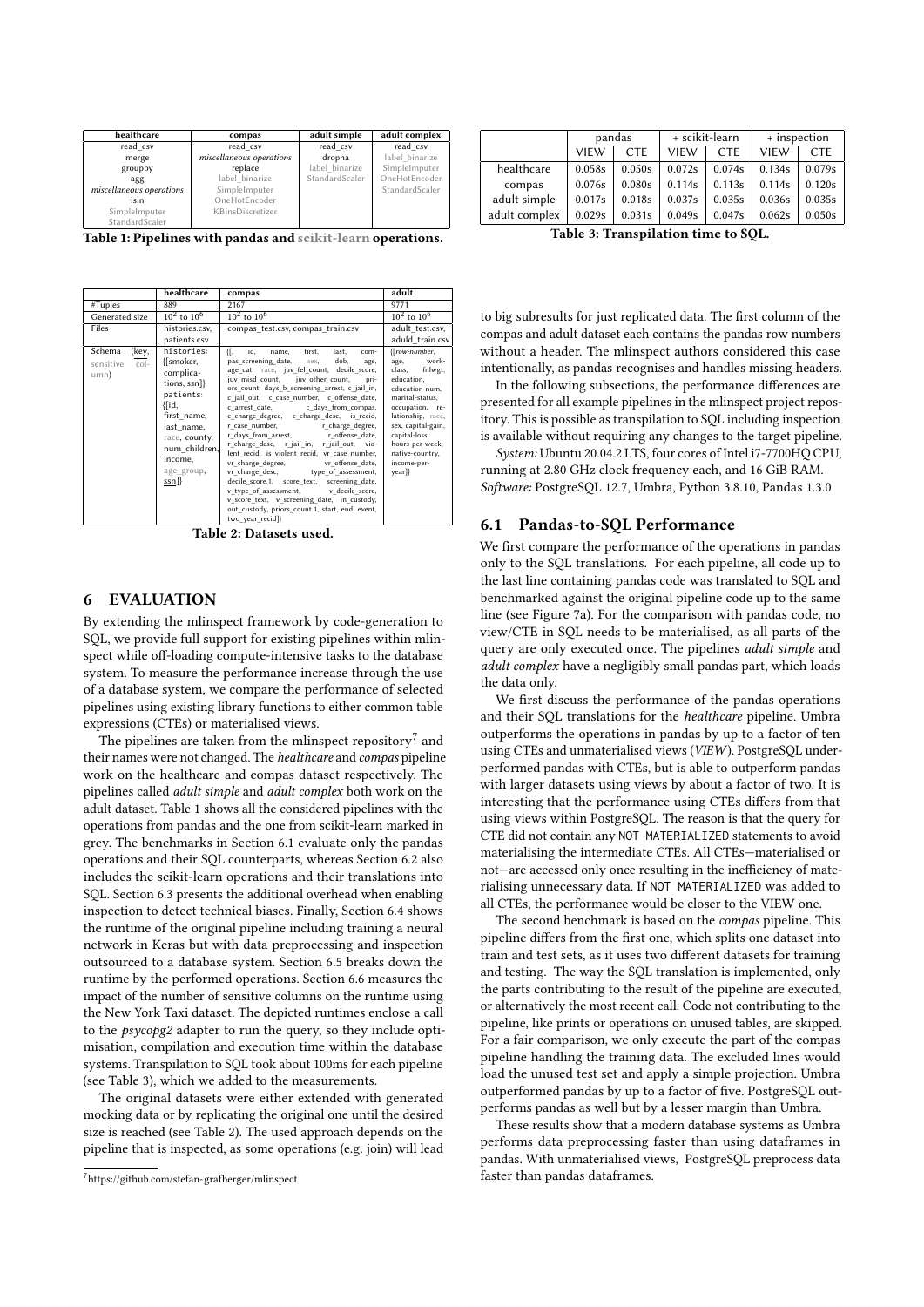<span id="page-9-0"></span>

Figure 7: Runtime results for a) the operations in pandas, b) plus the operations in scikit-learn and c) plus inspection.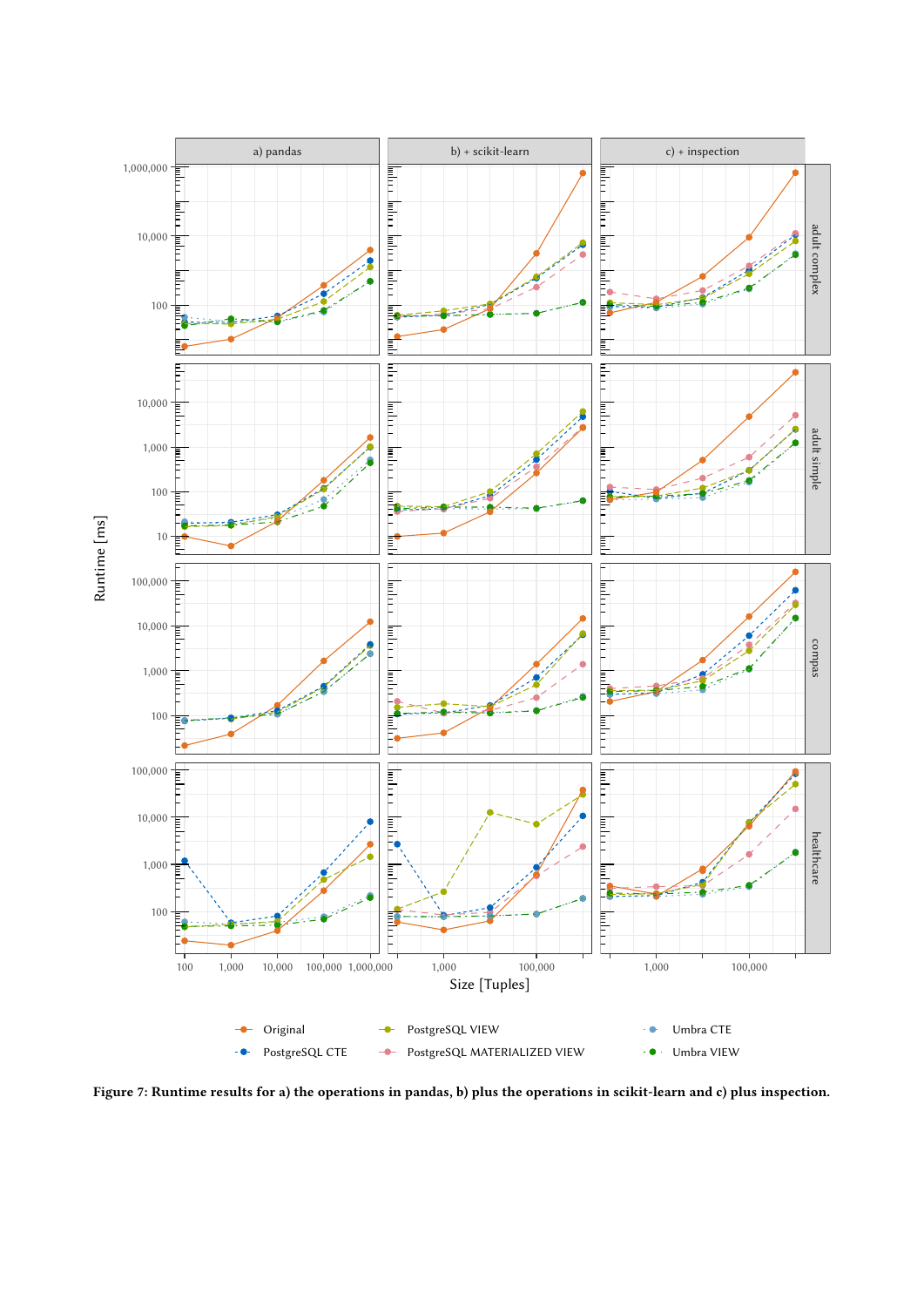# <span id="page-10-0"></span>6.2 Pandas/Scikit-Learn-to-SQL Performance

In practise, it will be highly unlikely to find a pipeline just made of pandas operations [\[53\]](#page-12-47). This subsection evaluates the performance of the entire preprocessing pipeline but without training or inspection. This additionally includes operations from the scikit-learn library. Scikit-learn calculates the fitting parameters, which subsequent steps in the pipeline access afterwards. As monkey-patching rewrites each individual function call, this generates one table expression for each fitting parameter although each parameter is based on the same tuples. So materialising the table expressions needed for the fitting parameters accelerates the PostgreSQL runs with VIEW as this avoids redundant executions.

PostgreSQL outperforms pandas in most of the runs (see [Fig](#page-9-0)[ure 7b](#page-9-0)). For the healthcare pipeline, Umbra outperformed the original one by up to a factor of 150 and even the run in PostgreSQL with materialised views by up to a factor of 10. The performance gain with Umbra for 10 $^6$  tuples varied between a factor of 40 (*adult simple*) and 5  $\cdot$  10<sup>3</sup> (*adult complex*). Since the measurements include the transpilation time to generate the SQL queries, the plots indicate that the additional overhead is amortised from at least  $10^4$  tuples. To conclude, database systems show their full potential when preprocessing large datasets. Next, we will show how inspection influences the runtime.

# <span id="page-10-1"></span>6.3 Inspection Performance

This subsection discusses the performance when data inspection for the pipelines is enabled. Here, the materialisation of intermediate results becomes even more important as the inspection is applied after each operation.  $n$  inspection steps lead to  $n$  executions of the first operation,  $n - 1$  executions of the second operation and so on.

With an increasing number of tuples, all database systems execute the additional inspection steps faster (see [Figure 7c](#page-9-0)). For 10<sup>6</sup> tuples, PostgreSQL outperformed the original inspection run with pandas/scikit-learn by between a factor of five (compas) and almost 100 (adult complex). Umbra accelerated inspection on the same datasets by a factor of 7 (compas) and 200 (adult complex) compared to the original run. To summarise, our approach with SQL queries accelerates inspection of pipelines out of pandas and scikit-learn operations on datasets of size  $10^4$  onwards.

### <span id="page-10-2"></span>6.4 End-to-End Performance Comparison

To show that this approach can substitute whole end-to-end preprocessing pipelines and integrates well with training, this subsection benchmarks the whole pipeline with the original datasets of mlinspect (9771 tuples for the adult, 889 tuples for the healthcare and 2167 tuples for the compas dataset). This will show the advanced state of the implementation and its potential when transferring and transforming data as investigated in the next subsection in more detail. Both pipelines on the adult dataset predict the income (less or greater than/equal to \$50k), the healthcare pipeline computes a score as the probability of complications and the compas pipeline uses logistic regression to predict a score (high/low). The correctness is verified by comparing the equality of the intermediate results (see [Figure 9,](#page-10-3) [Table 4\)](#page-10-4). The accuracies of the trained model for the healthcare and the adult complex pipeline differ slightly because of the stochastic nature of the train/test split and the training (see [Table 5\)](#page-10-5).

For the presented end-to-end runs, the adult and the compas datasets are large enough that the corresponding pipelines benefit

<span id="page-10-6"></span>

Figure 8: End-to-end performance comparison.

<span id="page-10-3"></span>

<span id="page-10-4"></span>Figure 9: Ratio changes during preprocessing (healthcare).

| Attribute        | <b>Before</b> | After      |  |  |
|------------------|---------------|------------|--|--|
| Female           | 0.192117      | 0.191105   |  |  |
| Male             | 0.807883      | 0.808895   |  |  |
| African-American | 0.512577      | 0.516099   |  |  |
| Asian            | 0.00455536    | 0.00509613 |  |  |
| Caucasian        | 0.338087      | 0.338661   |  |  |
| Hispanic         | 0.0895227     | 0.0826963  |  |  |
| Native American  | 0.00277283    | 0.00185314 |  |  |
| Other            | 0.0524856     | 0.0555942  |  |  |
| compas.<br>(a)   |               |            |  |  |

| <b>Before</b> | After      |  |
|---------------|------------|--|
| 0.00956476    | 0.00936392 |  |
| 0.0323359     | 0.0301253  |  |
| 0.0945068     | 0.0925514  |  |
| 0.00864338    | 0.00794514 |  |
| 0.854949      | 0.860014   |  |
|               |            |  |

(b) adult simple.

Table 4: Ratios before/after preprocessing.

<span id="page-10-5"></span>

|               | avg    | median | min    | max    |
|---------------|--------|--------|--------|--------|
| adult simple  | 0.8779 | 0.8779 | 0.8779 | 0.8779 |
| adult complex | 0.7624 | 0.7622 | 0.7620 | 0.7632 |
| healthcare    | 0.9068 | 0.9041 | 0.8767 | 0.9589 |
| compas        | 0.8079 | 0.8079 | 0.8079 | 0.8079 |

Table 5: Model accuracy measurements (5 runs).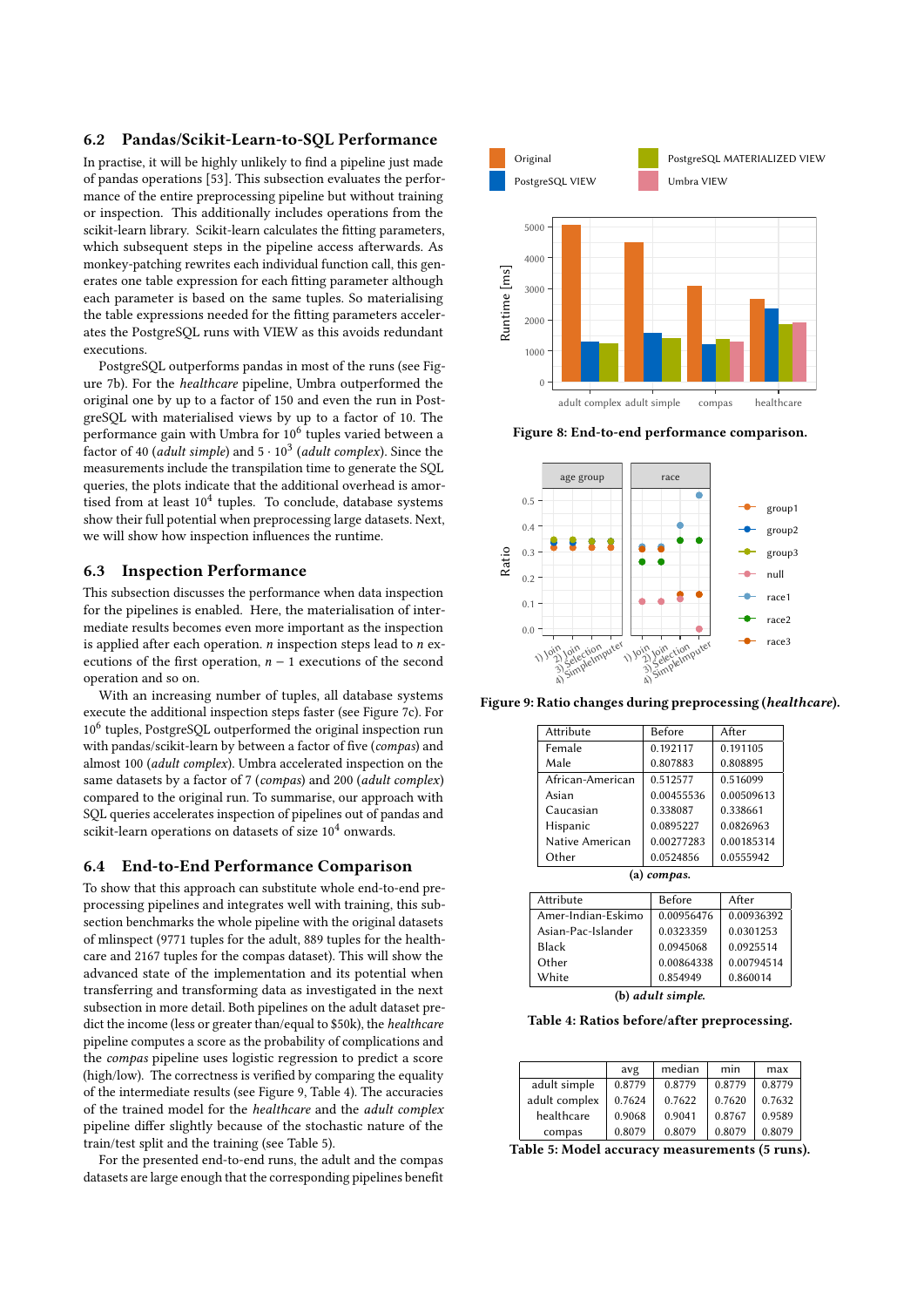<span id="page-11-3"></span>

Figure 10: Operation level performance (compas pipeline).

from accelerated preprocessing (see [Figure 8\)](#page-10-6). For the healthcare pipeline, PostgreSQL and the default pipeline seem to perform about the same. The reason is that the training time for the model is significantly higher here, which results in a smaller impact from the accelerated preprocessing. Processing within the database systems requires extraction, the transforming and loading of data for subsequent model training. The transformation consists of a cast into a matrix representation (NumPy array) to feed the model. This step will be skipped if the data already lies with the database system and the training happens there as well, as proposed for Umbra and HyPer [\[33,](#page-12-48) [34,](#page-12-49) [41,](#page-12-50) [45,](#page-12-51) [46\]](#page-12-52).

# <span id="page-11-1"></span>6.5 Operation Level Performance

System (this experiment only): Ubuntu 20.04.2 LTS, AMD Ryzen 7 4800H, 8 cores (16 threads), 2.9 GHz, 32 GB of DDR4 RAM (3200 MHz), 512 GB of SSD (1x M.2 2280 SSD via PCI Express 3.0 x4).

To investigate how and where the speedups come from, [Fig](#page-11-3)[ure 10](#page-11-3) shows the compas pipeline broken down into each operation. The two plots show the pipeline with replicated data for two different input sizes  $(10^4/10^6$  tuples).

When inspecting the runtimes for the different pipelines, most operations are performed faster in PostgreSQL than in Python. The binarize operations took about 10 ms for PostgreSQL (a simple case statement in SQL) and therefore are hardly visible within the plots. The scoring step to calculate the accuracy accesses all tuples and is therefore time-consuming within a disk-based database system. The time PostgreSQL loses due to additional data loading and extraction could be eliminated when all computations happen inside database systems.

Overall, a significant increase in performance was achieved throughout all pipelines. This is especially promising as the examples were not artificially constructed or simplified. Instead, realistic pipelines were tested. The price for data loading and transformation is a worthwhile one compared to the other performance gains. The performance of Umbra paired with the additional benefits of training the models in the database system appears to be a promising approach worth pursuing.

<span id="page-11-5"></span>

Figure 11: Runtime depending on the number of columns.

# <span id="page-11-2"></span>6.6 Varying the Number of Columns

To measure the impact of the number of inspected columns on the runtime, we vary the number of sensitive columns. We use one month—January 2019 (7,667,793 tuples) and January 2021 (cleaned: 1,271,414 tuples)-of the New York Taxi dataset<sup>[8](#page-11-4)</sup>, where we perform one operation (selection: passenger\_count > 1) only. We initially inspect the column passenger\_count only and expand the inspection stepwise to encompass the following columns: trip\_distance, PULocationID, DOLocationID and payment type. [Figure 11](#page-11-5) shows the runtime depending on the number of inspected columns. All database systems execute the inspections faster than pandas. In PostgreSQL, the runtime of the CTE version increases linearly with the number of inspected columns, which is expected as the whole query runs once for each column. Nevertheless, the view version performs better as views are part of the holistic query optimisation in PostgreSQL. In Umbra, both versions show similar performance.

## <span id="page-11-0"></span>7 CONCLUSION

This paper has presented SQL queries for bias detection caused by data preprocessing. By exposing the tuple identifier throughout all operations, we were able to track the distribution frequency within columns that were even removed during preprocessing. In order to automatically generate these queries, we extended the mlinspect framework with a backend that replaces calls to Python library functions with SQL queries using monkey-patching. Our backend translated each line of the original Python source code into one CTE/view. One CTE or view per sensitive column calculated the ratios needed to detect introduced biases. Our evaluation revealed that materialised views in PostgreSQL could improve the overall preprocessing and inspection performance for larger datasets. The performance could be further improved using Umbra with in-memory performance even without the need to materialise intermediate results. An extension to support further library functions such as for training a model would eliminate the remaining need for final data transfer and thus further improve the performance.

<span id="page-11-4"></span> $^8\rm{https://www1.nyc.gov/site/tlc/about/tlc-trip-record-data.page}$  $^8\rm{https://www1.nyc.gov/site/tlc/about/tlc-trip-record-data.page}$  $^8\rm{https://www1.nyc.gov/site/tlc/about/tlc-trip-record-data.page}$